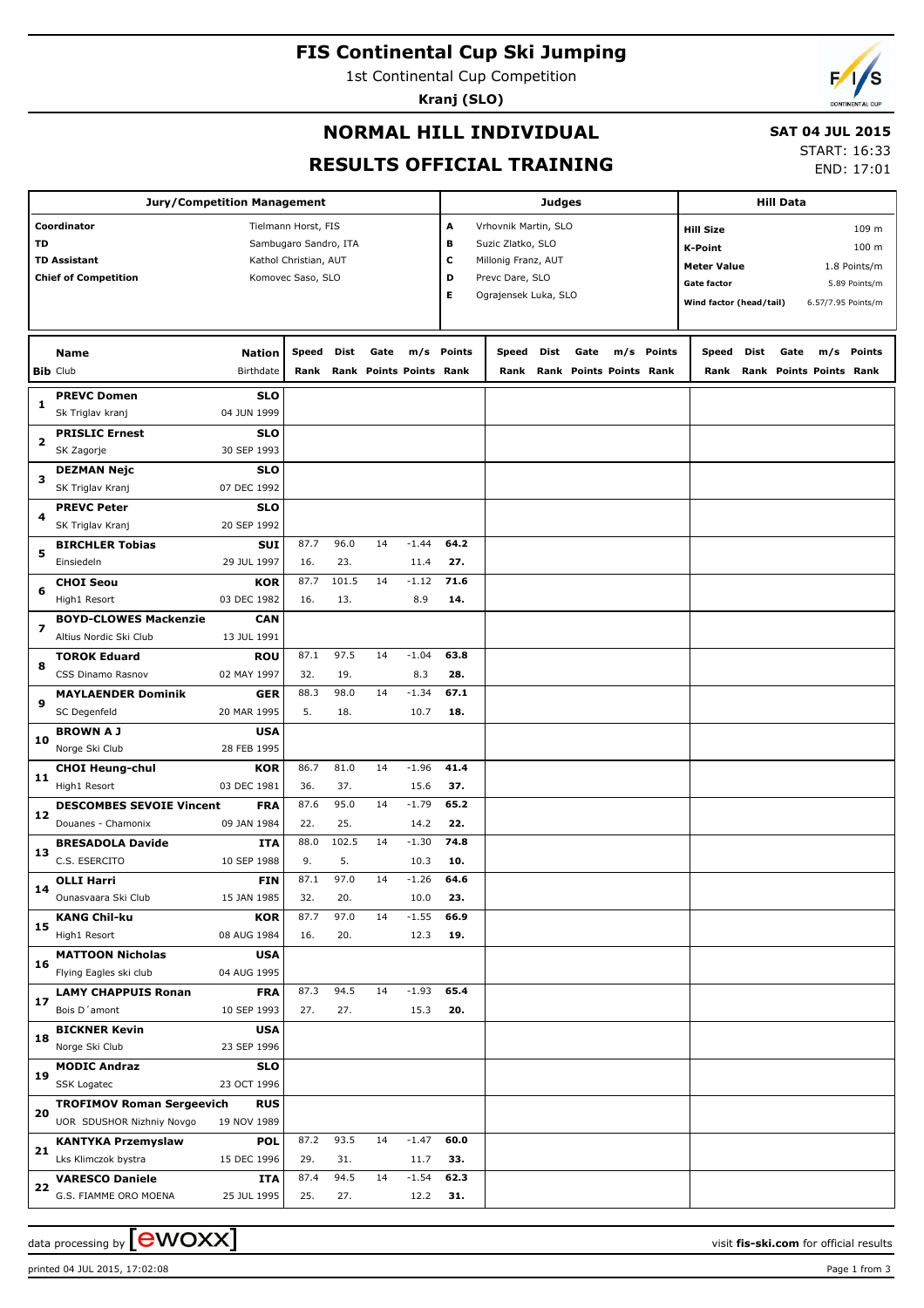# **FIS Continental Cup Ski Jumping**

1st Continental Cup Competition

**Kranj (SLO)**



## **NORMAL HILL INDIVIDUAL**

 **SAT 04 JUL 2015**

# **RESULTS OFFICIAL TRAINING**

| <b>START: 16:33</b> |                    |
|---------------------|--------------------|
|                     | <b>FNID. 17.01</b> |

|    |                              |               |            |       |                         |            |             | KESULIS UFFILIAL IKAININU |                              |            |       |      |                              | END: 17:01 |
|----|------------------------------|---------------|------------|-------|-------------------------|------------|-------------|---------------------------|------------------------------|------------|-------|------|------------------------------|------------|
|    | Name                         | <b>Nation</b> | Speed Dist |       | Gate                    | m/s Points |             | Speed Dist                | Gate                         | m/s Points | Speed | Dist | Gate                         | m/s Points |
|    | <b>Bib Club</b>              | Birthdate     | Rank       |       | Rank Points Points Rank |            |             |                           | Rank Rank Points Points Rank |            |       |      | Rank Rank Points Points Rank |            |
|    | <b>OJALA Juho</b>            | <b>FIN</b>    | 87.1       | 93.0  | 14                      | $-1.23$    | 57.2        |                           |                              |            |       |      |                              |            |
| 23 | Kuusamon erae-veikot         | 17 MAR 1995   | 32.        | 32.   |                         | 9.8        | 35.         |                           |                              |            |       |      |                              |            |
|    |                              | <b>RUS</b>    |            |       |                         |            |             |                           |                              |            |       |      |                              |            |
| 24 | <b>SHUVALOV Alexander</b>    | 30 NOV 1992   |            |       |                         |            |             |                           |                              |            |       |      |                              |            |
|    |                              |               |            | 102.0 | 14                      | $-0.65$    | 68.8        |                           |                              |            |       |      |                              |            |
| 25 | <b>KOBAYASHI Ryoyu</b>       | <b>JPN</b>    | 87.4       |       |                         |            |             |                           |                              |            |       |      |                              |            |
|    | Morioka Chuo High School     | 08 NOV 1996   | 25.        | 8.    |                         | 5.2        | 17.         |                           |                              |            |       |      |                              |            |
| 26 | <b>KORNILOV Denis</b>        | <b>RUS</b>    | 87.2       | 99.5  | 14                      | $-1.32$    | 69.6        |                           |                              |            |       |      |                              |            |
|    | Sdushor N. Novgorod Dinamo   | 17 AUG 1986   | 29.        | 17.   | 14                      | 10.5       | 16.<br>76.5 |                           |                              |            |       |      |                              |            |
| 27 | <b>CECON Federico</b>        | ITA           | 88.3       | 109.5 |                         | 0.09       |             |                           |                              |            |       |      |                              |            |
|    | GRUPPO SCIATORI FIAMME GI.   | 11 JUN 1994   | 5.         | 1.    |                         | $-0.6$     | 6.          |                           |                              |            |       |      |                              |            |
| 28 | <b>SCHULER Andreas</b>       | <b>SUI</b>    | 87.5       | 106.0 | 14                      | $-0.18$    | 72.2        |                           |                              |            |       |      |                              |            |
|    | Einsiedeln                   | 30 DEC 1995   | 24.        | 2.    |                         | 1.4        | 13.         |                           |                              |            |       |      |                              |            |
| 29 | <b>PREVC Cene</b>            | <b>SLO</b>    |            |       |                         |            |             |                           |                              |            |       |      |                              |            |
|    | Sk Triglav kranj             | 12 MAR 1996   |            |       |                         |            |             |                           |                              |            |       |      |                              |            |
| 30 | <b>BARTOL Tilen</b>          | SLO           |            |       |                         |            |             |                           |                              |            |       |      |                              |            |
|    | SSK Sam Ihan                 | 17 APR 1997   |            |       |                         |            |             |                           |                              |            |       |      |                              |            |
| 31 | <b>HAJEK Antonin</b>         | <b>CZE</b>    | 88.2       | 95.0  | 14                      | $-1.67$    | 64.3        |                           |                              |            |       |      |                              |            |
|    | Dukla Liberec                | 12 FEB 1987   | 7.         | 25.   |                         | 13.3       | 26.         |                           |                              |            |       |      |                              |            |
| 32 | <b>KYTOESAHO Niko</b>        | <b>FIN</b>    | 87.7       | 89.5  | 14                      | $-2.20$    | 58.6        |                           |                              |            |       |      |                              |            |
|    | Lahden Hiihtoseura           | 18 DEC 1999   | 16.        | 35.   |                         | 17.5       | 34.         |                           |                              |            |       |      |                              |            |
| 33 | <b>KAELIN Pascal</b>         | <b>SUI</b>    | 86.6       | 82.5  | 14                      | $-2.20$    | 46.0        |                           |                              |            |       |      |                              |            |
|    | Einsiedeln                   | 11 JAN 1993   | 37.        | 36.   |                         | 17.5       | 36.         |                           |                              |            |       |      |                              |            |
| 34 | <b>JANDA Jakub</b>           | <b>CZE</b>    | 87.9       | 94.5  | 14                      | $-1.92$    | 65.4        |                           |                              |            |       |      |                              |            |
|    | Dukla Liberec                | 27 APR 1978   | 11.        | 27.   |                         | 15.3       | 20.         |                           |                              |            |       |      |                              |            |
| 35 | <b>ITO Masamitsu</b>         | <b>JPN</b>    | 87.3       | 94.5  | 14                      | $-1.80$    | 64.4        |                           |                              |            |       |      |                              |            |
|    | Shimokawa Shogyo High Schoo  | 27 FEB 1998   | 27.        | 27.   |                         | 14.3       | 25.         |                           |                              |            |       |      |                              |            |
| 36 | <b>SATO Yukiya</b>           | <b>JPN</b>    | 87.0       | 101.0 | 14                      | $-1.79$    | 76.0        |                           |                              |            |       |      |                              |            |
|    | Megmilk Snow Brand Ski Team  | 19 JUN 1995   | 35.        | 14.   |                         | 14.2       | 7.          |                           |                              |            |       |      |                              |            |
| 37 | <b>BRADATSCH Sebastian</b>   | GER           | 88.5       | 92.0  | 14                      | $-2.12$    | 62.5        |                           |                              |            |       |      |                              |            |
|    | WSC 07 Ruhla                 | 08 MAY 1996   | 1.         | 33.   |                         | 16.9       | 30.         |                           |                              |            |       |      |                              |            |
| 38 | <b>WINTER Paul</b>           | <b>GER</b>    | 87.7       | 104.0 | 14                      | $-1.82$    | 81.7        |                           |                              |            |       |      |                              |            |
|    | SC Willingen                 | 05 OCT 1997   | 16.        | 3.    |                         | 14.5       | 1.          |                           |                              |            |       |      |                              |            |
| 39 | <b>ASCHENWALD Philipp</b>    | <b>AUT</b>    | 88.5       | 102.5 | 14                      | $-0.82$    | 71.0        |                           |                              |            |       |      |                              |            |
|    | SC Mayerhofen-Tirol          | 12 NOV 1995   | 1.         | 5.    |                         | 6.5        | 15.         |                           |                              |            |       |      |                              |            |
| 40 | <b>GREIDERER Simon</b>       | <b>AUT</b>    |            |       |                         |            |             |                           |                              |            |       |      |                              |            |
|    | HSV Absam-Bergisel-Tirol     | 18 JAN 1996   |            |       |                         |            |             |                           |                              |            |       |      |                              |            |
| 41 | <b>HLAVA Lukas</b>           | <b>CZE</b>    | 87.7       | 104.0 | 14                      | $-1.10$    | 75.9        |                           |                              |            |       |      |                              |            |
|    | Dukla Liberec                | 10 SEP 1984   | 16.        | 3.    |                         | 8.7        | 8.          |                           |                              |            |       |      |                              |            |
| 42 | <b>HUBER Stefan</b>          | <b>AUT</b>    | 87.2       | 95.5  | 14                      | $-1.39$    | 63.0        |                           |                              |            |       |      |                              |            |
|    | SC Seekirchen-Salzburg       | 08 MAR 1994   | 29.        | 24.   |                         | 11.1       | 29.         |                           |                              |            |       |      |                              |            |
|    | <b>STEKALA Andrzej</b>       | <b>POL</b>    | 87.9       | 102.5 | 14                      | $-1.10$    | 73.2        |                           |                              |            |       |      |                              |            |
| 43 | Azs Zakopane                 | 30 JUN 1995   | 11.        | 5.    |                         | 8.7        | 12.         |                           |                              |            |       |      |                              |            |
|    | <b>HAUER Joachim</b>         | <b>NOR</b>    | 88.0       | 100.0 | 14                      | $-1.99$    | 75.8        |                           |                              |            |       |      |                              |            |
| 44 | Bekkelaget SK                | 02 FEB 1991   | 9.         | 16.   |                         | 15.8       | 9.          |                           |                              |            |       |      |                              |            |
|    | <b>TOLLINGER Elias</b>       | <b>AUT</b>    |            |       |                         |            |             |                           |                              |            |       |      |                              |            |
| 45 | SV Innsbruck-Bergisel-Tirol  | 25 MAR 1995   |            |       |                         |            |             |                           |                              |            |       |      |                              |            |
|    | <b>SCHIFFNER Markus</b>      | <b>AUT</b>    |            |       |                         |            |             |                           |                              |            |       |      |                              |            |
| 46 | UVB Hinzenbach-Oberoesterrei | 05 JUN 1992   |            |       |                         |            |             |                           |                              |            |       |      |                              |            |
|    | <b>PASCHKE Pius</b>          | GER           |            |       |                         |            |             |                           |                              |            |       |      |                              |            |
| 47 | WSV Kiefersfelden            | 20 MAY 1990   |            |       |                         |            |             |                           |                              |            |       |      |                              |            |
|    | <b>NAGLIC Tomaz</b>          | <b>SLO</b>    |            |       |                         |            |             |                           |                              |            |       |      |                              |            |
| 48 | SSK Alpina Ziri              | 18 JUL 1989   |            |       |                         |            |             |                           |                              |            |       |      |                              |            |
|    |                              |               |            |       |                         |            |             |                           |                              |            |       |      |                              |            |

printed 04 JUL 2015, 17:02:08 Page 2 from 3

data processing by **CWOXX**  $\blacksquare$